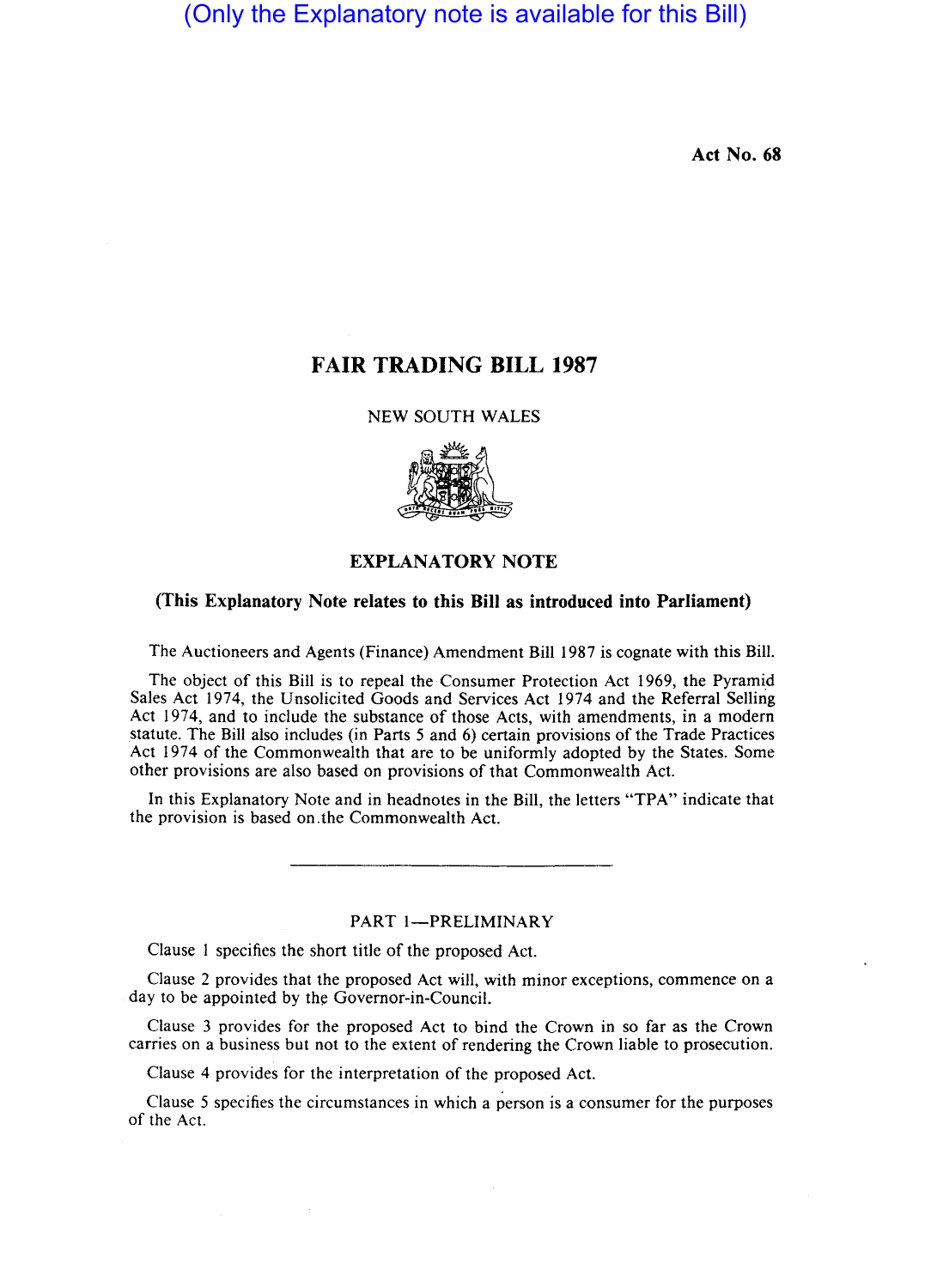#### PART 2--DEPARTMENT OF CONSUMER AFFAIRS

#### DIVISION . *I-Commissioner for Consumer Affairs*

Clause 6 authorises the appointment under the Public Service Act 1979 of a Commissioner for Consumer Affairs.

Clause 7 authorises the appointment or employment under the Public Service Act 1979 of the officers and temporary employees necessary for the administration of the proposed Act and enables the Commissioner to make use of the staff or facilities of a public authority and to engage consultants.

Clause 8 enables the Commissioner to delegate the exercise of any of the functions of the Commissioner.

Clause 9-

- (a) confers functions on the Commissioner, including functions with respect to giving advice, enforcing legislation and receiving and investigating complaints, conducting research and disseminating information; and
- (b) requires the Commissioner to examine critically, and make reports to the Minister on, the laws affecting consumers.

Clause 10 exonerates the Commissioner and other persons engaged in the administration of the proposed Act from personal liability for acts done in good faith in the course of that administration.

Clause II requires the Commissioner to submit an annual report to the Minister for presentation to Parliament.

#### DIVISION *2-Lega/ assistance*

Clause 12 enables a consumer to apply for legal assistance.

Clause 13 prescribes the basis upon which the Commissioner may, with the approval of the Minister, grant legal assistance to a consumer.

Clause 14 enables the Commissioner to assign the case of an assisted person-

- (a) with .the consent of the Legal Aid Commission-to the Director of that Commission or a member of the staff of that Commission;
- (b) to a solicitor employed in the Department of Consumer Affairs;
- (c) with the consent of the Department Head of another Department--to a solicitor employed in that Department; or
- (d) to a solicitor practising on his or her own account.

Clause 15 prescribes the procedure to be followed by a solicitor to whom the case of an assisted person has been assigned.

Clause 16 deals with the payment of legal costs incurred or recoverable in the case of an assisted person.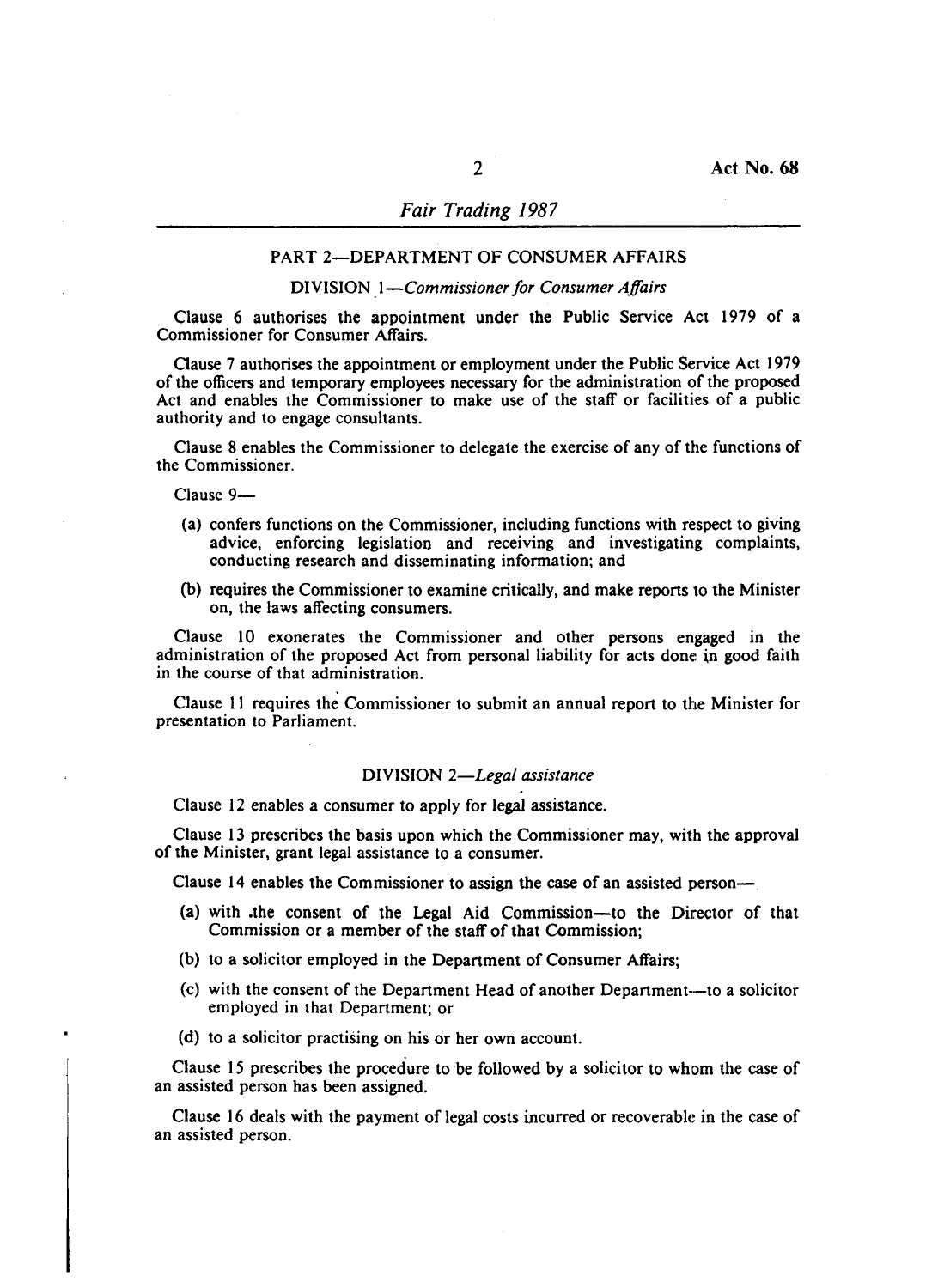Clause 17 preserves as between an assisted person, the Commissioner and an assigned solicitor, the privileges arising from the relationship of solicitor and client.

### DIVISION *3-Investigators*

Clause 18 provides for the appointment and identification of investigators.

Clause 19 confers certain powers on an investigator with respect to entry on premises and land, inspection of articles and documents and the making of inquiries.

Clause 20 confers certain powers on an investigator with respect to obtaining information and evidence, and the production of documents.

Clause 21 confers certain powers on the Commissioner, a person authorised by the Commissioner or an investigator with respect to the making of copies of, or the taking of extracts from, a document produced as required by an investigator and sets out the conditions on which possession of such a document may be retained by the Commissioner or an investigator.

Clause 22 makes provision for the preservation of secrecy in relation to information obtained in the course of the administration of the proposed Act.

Clause 23 penalises the obstructing or assaulting of an officer in the performance of his or her duties.

## DIVISION *4-Products Safety Committee and advisory committees*

Clause 24 provides for the Minister to appoint a Products Safety Committee consisting of a Chairperson, an Executive Officer and such other persons as, in the opinion of the Minister, have expertise in product safety.

Clause 25 authorises the Minister to appoint committees to advise the Minister in relation to reports to be made to the Minister on critical examinations of laws affecting consumers and matters referred by the Minister.

# PART 3-SAFE DESIGN AND CONSTRUCTION OF GOODS

# DIVISION *I-Safety standards*

Clause 26 authorises the making of regulations prescribing safety standards for goods.

Clause 27 prohibits the supply of goods to which a product safety standard referred to in clause 26 relates unless the goods comply with the standard.

### DIVISION 2-Prohibition or restriction on supply of dangerous goods

Clause 28 enables the Minister, or the Commissioner with the approval of the Minister, to refer to the Products Safety Committee questions as to whether-

(a) the supply of a specified class of goods should be prohibited because the goods are a source of danger or be allowed subject to conditions or restrictions; and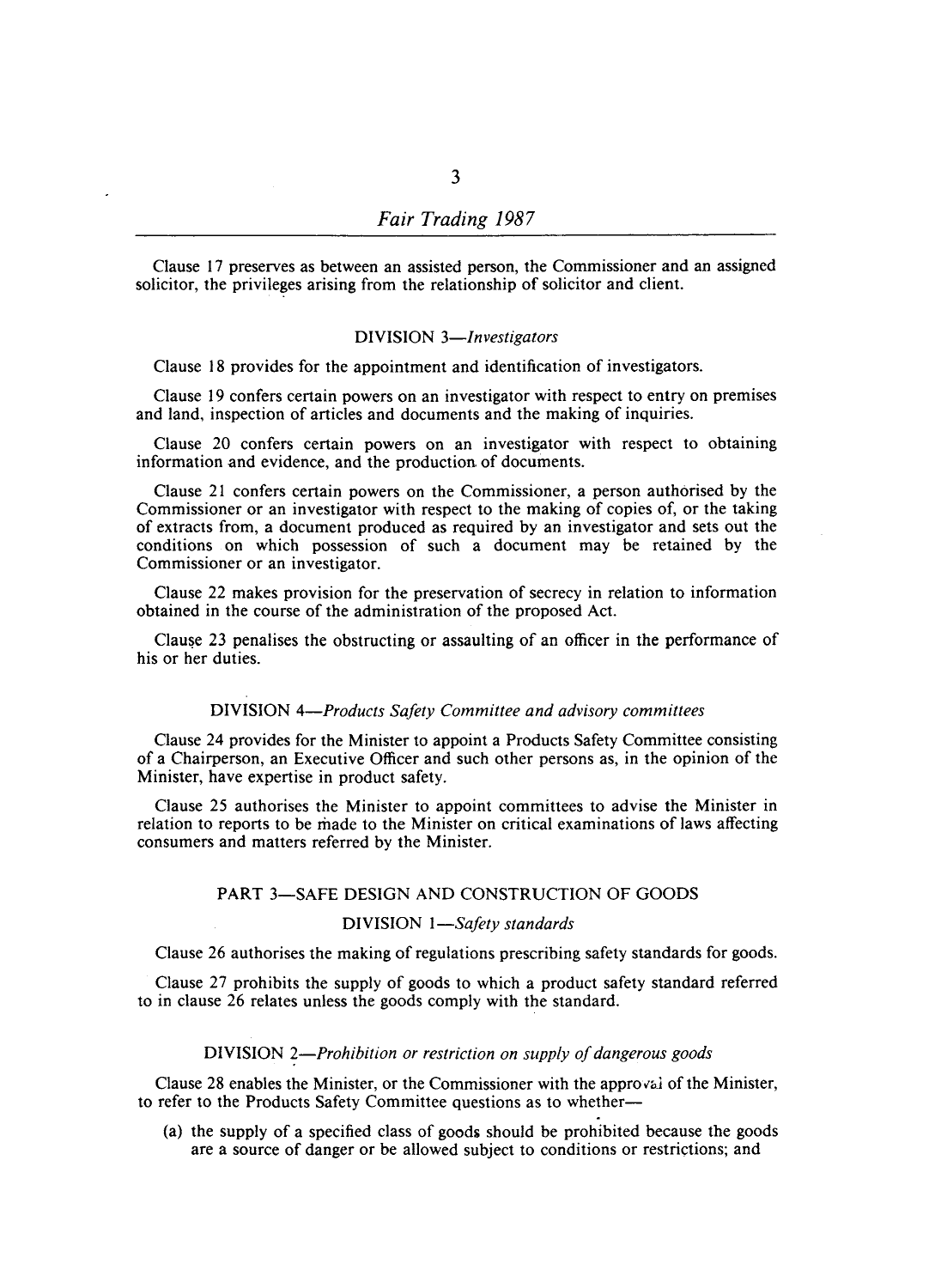$\ddot{\phantom{a}}$ 

(b) a specified kind of goods should be recalled by the supplier of the goods.

Clause 29 enables the Committee, when investigating a matter referred to it, to require the attendance of witnesses, to take evidence and to require the production of goods and documents.

Clause 30 enables the Minister, in the interests of public safety, to make an interim order prohibiting, absolutely or subject to conditions, the supply of goods in relation to which a question has been, or is proposed to be, referred to the Products Safety Committee or in relation to which a similar interim order is in force elsewhere in Australia.

Clause 31 authorises the Minister to make an order prohibiting, absolutely or conditionally, the supply of goods-

- (a) that are the subjert of a report by the Products Safety Commilttee or by an authority of the State; or
- (b) that are the subject of a like order under another law of the State or a law in force elsewhere in Australia.

Clause 32 penalises a contravention of an order referred to in clause 30 or 31.

Clause 33 enables a person to recover money paid for goods supplied in contravention of product safety standards or an order referred to in clause 30 or 31.

### DIVISION 3-Product recall etc.

Clause 34 enables the Minister to make an order requiring a supplier of defective or dangerous goods-

(a) to recall the goods;

- (b) to disclose to the public the defect or danger attributable to the goods; or
- (c) to repair the goods (unless the goods are dangerous) or replace the goods or refund the purchase price,

and requires a supplier to notify the Commissioner of a voluntary recall of defective or dangerous goods.

Clause 35 provides a procedure whereby a supplier of goods is enabled to confer with the Products Safety Committee where the goods are the subject of a recall order or the Minister has under consideration a draft of any order referred to in clause 34.

Clause 36 provides for remedies against a supplier who fails to observe an undertaking to refund the price of defective goods, or to repair or replace defective goods.

Clause 37 relates to the liability of an insurer where goods are defective.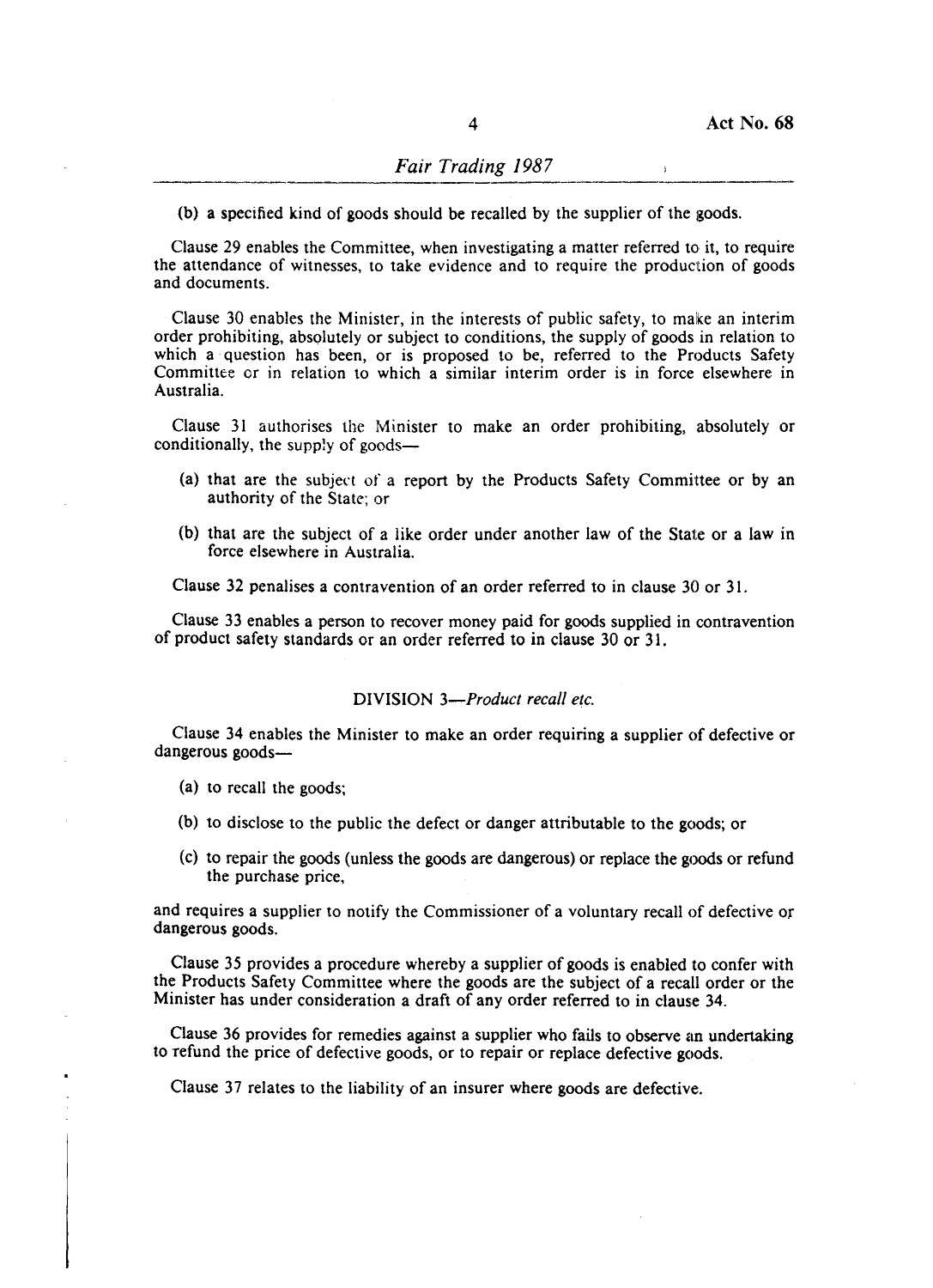# *Fair Trading 1987*

### PART 4-CONSUMER PROTECTION

# DIVISION 1-Product information

Clause 38 authorises the making of regulations prescribing standards to be observed in order to give information relating to goods.

Clause 39 requires a supplier of goods, where a product information standard for the goods is in force, to provide information relating to the goods in compliance with the standard.

#### DIVISION *2-Dual pricing*

Clause 40 prohibits a supplier from selling goods at a price greater than the lower, or lowest, of the prices appended to the goods.

# PART 5-FAIR TRADING

Clause 41 provides for the interpretation of Part 5 (TPA s. 51A).

Clause 42 prohibits misleading or deceptive conduct in trade or commerce (TPA s. 52).

Clause 43 relates to the control of unconscionable conduct in trade or commerce (TPA s. 52A).

Clause 44 prohibits the making of certain specified faIse or misleading representations in relation to the supply of goods or services (TPA s. 53).

Clause 45 prohibits the making of certain specified representations in relation to the sale or grant of an interest in land (TPA s. 53A).

Clause 46 prohibits, in relation to an offer of employment, conduct liable to mislead persons seeking the employment (TPA s. 53B).

Clause 47 prohibits a person from stating a part of the price for a supply of goods or services unless the full cash price of the goods or services is also stated (TPA s. 53c).

Clause 48 prohibits a person from offering gifts, prizes or other free items in connection with the supply of goods or services with the intention of not providing them or of not providing them as offered (TPA s. 54).

Clause 49 prohibits a person from engaging, in trade or commerce, in certain other misleading conduct relating to goods (TPA s. 55).

Clause 50 prohibits a person from engaging, in trade or commerce, in certain other misleading conduct in relation to services (TPA s. 55A).

Clause 51 prohibits a person from engaging in the practice known as "bait advertising" whereby goods or services are advertised at a particular price but the person has grounds for believing that the goods or services will not be able to be supplied in reasonable quantities (TPA s. 56).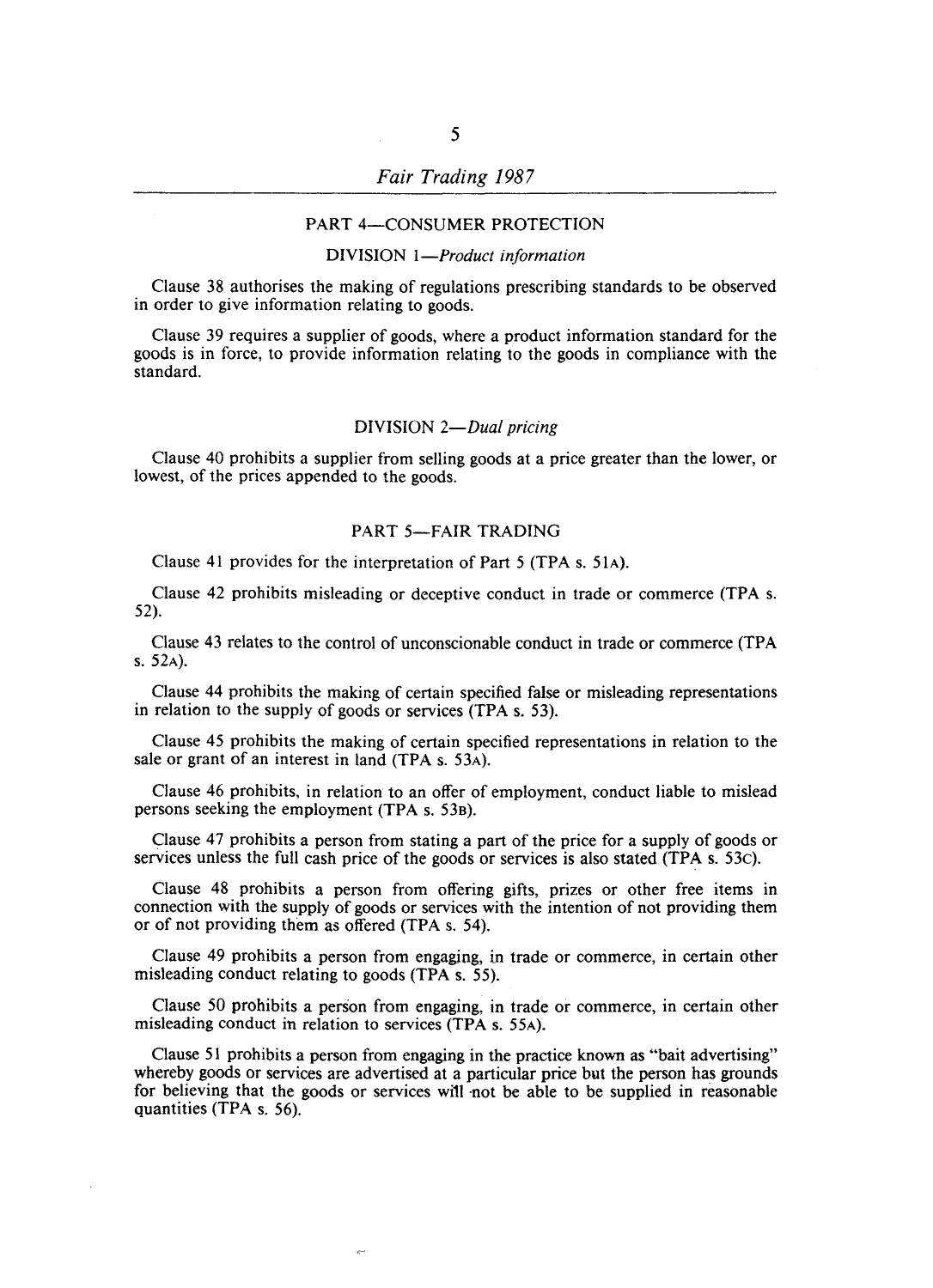Clause 52 prohibits a vendor of goods or services from engaging in the practice known as "referral selling" whereby a purchaser of the goods or services provides the vendor with the name of another person in return for a promise of a reward contingent upon the vendor making a subsequent sale to that other person (TPA s. 57).

Clause 53 prohibits a person from accepting payment for goods or services while intending not to supply the goods or services or intending to supply materially different goods or services (TPA s. 58).

Clause 54 prohibits a person from making a false or misleading representation concerning a business represented as being able to be carried on at or from a place of residence (TPA s. 59).

Clause 55 prohibits the use of physical force or undue harassment or coercion in connection with the supply of goods or services (TPA s. 60).

Clause 56 prohibits schemes such as pyramid selling schemes and chain letters (TPA s. 6 I).

Clause 57 prohibits the distribution of unsolicited credit and debit cards (TPA s. 63A).

Clause 58 prohibits a person from asserting a right to payment for unsolicited goods or services, or from making, without authority, an entry in a directory (TPA s. 64).

Clause 59 specifies the circumstances in which a recipient of unsolicited goods is exonerated from any liability to pay for the goods and any liability for loss of, or damage to, the goods (TPA s. 65).

Clause 60 provides in certain circumstances an exoneration from liability under certain provisions of Part 5 relating to the making of false or misleading representations by a person carrying on a business of providing information (TPA s. 65A).

# PART 6-ENFORCEMENT AND REMEDIES

Clause 61 provides for the interpretation of Part 6 by including, as a pe:rson involved in a contravention of the proposed Act, a person who aids, abets, counsels, procures or induces the contravention, a person who is knowingly concerned in the contravention and a person who conspires to effect the contravention (TPA s. 75B).

Clause 62 (TPA s.  $79$ )-

- (a) penalises a person who contravenes a provision of the proposed Act other than clauses 42 (Misleading or deceptive conduct) and 43 (Unconscionable conduct) and a person who, as referred to in clause  $61$ , is involved in such a contravention;
- (b) makes provision for avoiding double jeopardy by reason of a law of the Commonwealth, or another State, or of a Territory;
- $(c)$  in relation to contraventions of the proposed Act—limits to the amount of the maximum penalty for a single contravention the total amount of the fines that may be imposed for a number of contraventions that are substantially the same; and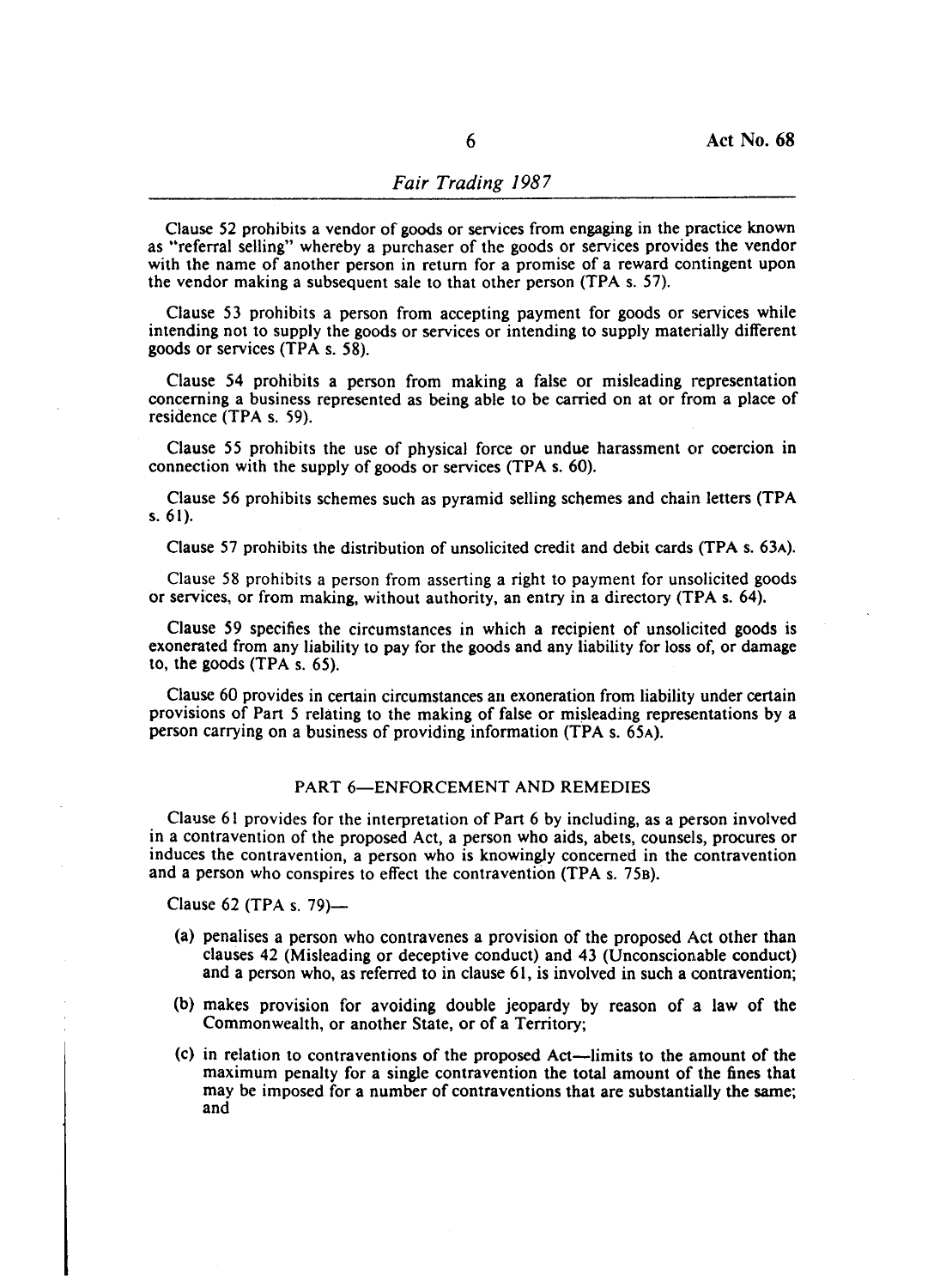(d) enables the Supreme Court, in proceedings in its summary jurisdiction for a contravention of Part 3, 4, 5 or 8, to restrain by injunction a further contravention of the Part.

Clause 63 provides that-

- (a) proceedings for an offence against the proposed Act may be taken and prosecuted only by the Commissioner or by a person acting with the authority of the Commissioner;
- (b) those proceedings may be taken before a Local Court or the Supreme Court in its summary jurisdiction;
- (c) the maximum penalty that may be imposed by a Local Court is \$5,000; and
- (d) a prosecution for an offence may be commenced within 3 years after the alleged commission of the offence.

Clause 64 provides for the introduction of a system of penalty ("on-the-spot") notices in relation to certain offences against the proposed Act.

Clause 65 enables the Supreme Court to grant an injunction in appropriate terms where a person has engaged or been involved in, or proposes to engage or be involved in, conduct constituting a contravention of Part 3, 4, 5 or 8 (TPA s. 80).

Clause 66 enables the Supreme Court to grant an injunction in appropriate terms where a person has engaged or been involved in, or proposes to engage or be involved in, conduct constituting a contravention of any other legislation administered by the Minister or certain contraventions in relation to a code of practice.

Clause 67 (TPA s. 80A) provides that, where the Supreme Court is satisfied that a person has engaged in conduct in contravention of Part 3, 4, 5 or 8, the Court may make one, or both, of the following orders:

- (a) an order to disclose specified information to the public or to a specified person or persons;
- (b) an order to publish advertisements in specified terms.

Clause 68 provides for civil actions to recover damages for loss or damage suffered by a person by reason of the contravention by another person of Part 3 (Safe design and construction of goods), Part 4 (Consumer protection) or Part 5 (Fair trading) (TPA s. 82).

Clause 69 enables a finding of fact by a court in certain proceedings under the proposed Act to be admitted in evidence in certain other proceedings under the proposed Act (TPA s.83).

Clause 70 provides for proof of the "state of mind" of a body corporate and others (TPA s. 84).

Clause 71 provides certain defences in prosecutions for a contravention of Part 3, 4, 5 or 8 (TPA s. 85).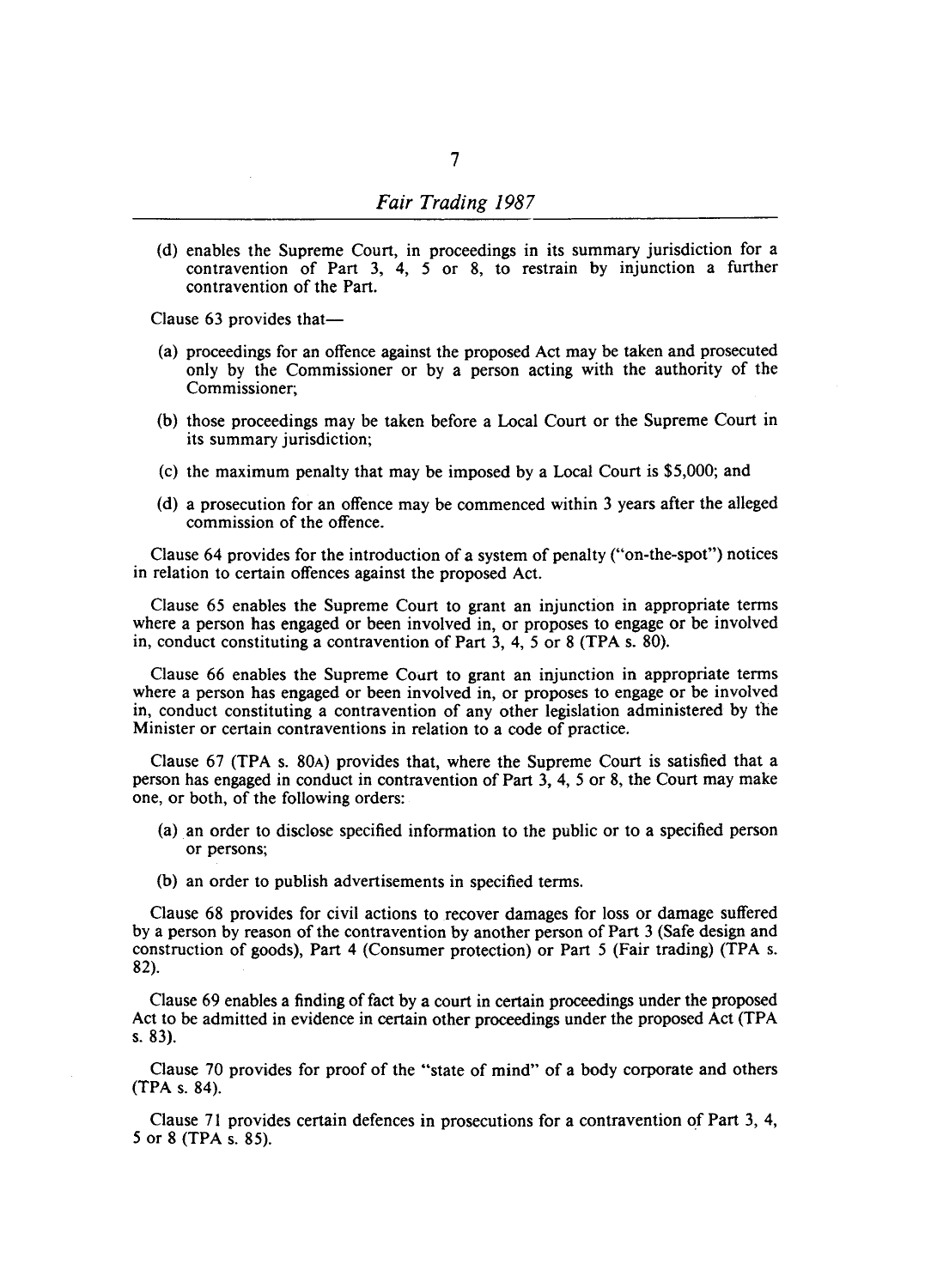# *Fair Trading 1987*

Clause 72 enables the Supreme Court to make certain orders for compensation for loss or damage, including orders avoiding or varying contracts, orders for the payment or refund of money or the return of property, orders for the repair of goods or the supply of services and orders for the execution of instruments relating to an interest in land (TPA s. 87).

Clause 73 enables the Supreme Court, in the course of other proceedings under the proposed Act, to make orders to prevent the transfer of money or property where a person involved in the proceedings is, or may become, liable to pay money by way of a fine, damages, compensation, refund or otherwise or to transfer, sell or return other property (TPA s. 87A).

### PART.7-CODES OF PRACTICE

Clause 74 enables the Commissioner to submit for consideration by the Minister a code of practice relating to fair dealing between consumers and a particular class of suppliers.

Clause 75 authorises the prescription by regulation of a code of practice for a specified class of persons dealing with consumers.

Clause 76 enables the Commissioner to request a person to whom a prescribed code of practice is applicable to execute a deed containing undertakings by the person as to future adherence to the code and as to rectification of past breaches of the code.

Clause 77-

- (a) requires the Commissioner to keep a Register of Undertakings and to register all deeds executed as referred to in clause 76; and
- (b) permits inspection by any person of the Register of Undertakings.

Clause 78 enables the Commercial Tribunal to order a person-

(a) where the person has failed to comply with a request by the Commissioner to . give an undertaking-to act in a manner that would have been required, or to refrain from acting in a manner that would have been prohibited, by the undertaking if it had been given; or

(b) where the supplier is in breach of an undertaking-to observe the undertaking.

Clause 79' enables the Commercial Tribunal to vary or discharge an order referred to in clause 78.

# PART 8-GENERAL

### DIVISION *I-Evidence*

Clause 80 provides a rebuttable presumption of the identity of a person who causes to be published a statement intended to promote the supply or use of goods or services or the disposal of an interest in land.

Clause 81 provides a rebuttable presumption in proceedings under the proposed Act that a person alleged to be a consumer is a consumer.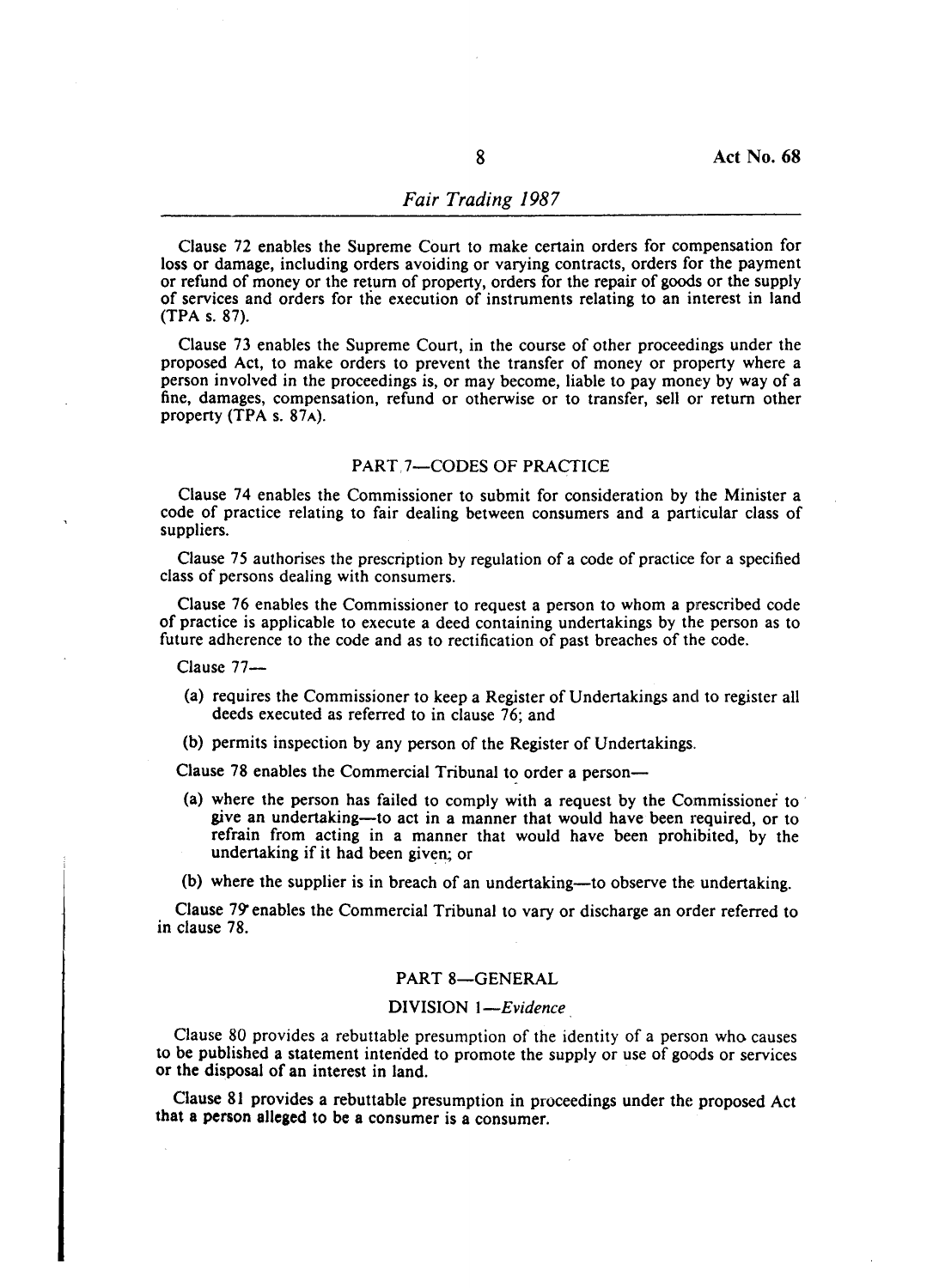# *Fair Trading 1987*

Clause 82 relates to the admission as evidence of a certificate by ,the Government Analyst or a like authority.

Clause 83 provides that a printed document that purports to be a standard, rule, code or specification of a particular body is evidence (which may be rebutted) that it is what it purports to be.

Clause 84 provides for the admission of evidence (which may be rebutted) of the identity of an investigator and of the legislation administered by the Minister and also provides a rebuttable presumption as to the opinion of the Commissioner in relation to matters arising under the proposed Act.

Clause 85 provides for the admission as evidence (which may be rebutted) of a certificate by the Minister or the Commissioner in relation to a permission or consent given by the Minister or the Commissioner.

### DIVISION *2-Miscel/aneous*

Clause 86 enables the Minister to intervene in any legal proceedings under· the proposed Act or any other legislation administered by the Minister.

Clause 87 prohibits publication without the consent of the Minister of a statement intended to promote the supply or use of goods or services, or the disposal of interests in land, if the statement refers to the Minister, the Department, the Commissioner or certain other persons.

Clause 88 prescribes the manner in which written notices and directions under the proposed Act may be served.

Clause 89 saves rights and remedies that a person would have had otherwise than by reason of the enactment of the proposed Act.

Clause 90 repeals the Consumer Protection Act· 1969, the Pyramid Sales Act 1974, the Unsolicited Goods and Services Act 1974 and the Referral Selling Act 1974, and effects certain consequential repeals.

Clause 91 gives effect to Schedule 5 which contains savings and transitional provisions.

Clause 92 authorises the Governor to make regulations for the purposes of the proposed Act.

Clause 93 amends the Justices Act 1902 in relation to penalty notices referred to in clause 64.

# SCHEDULE 1-PARAMOUNT LEGISLATION.

This Schedule specifies the Acts that prevail over any inconsistent provisions of the proposed Act.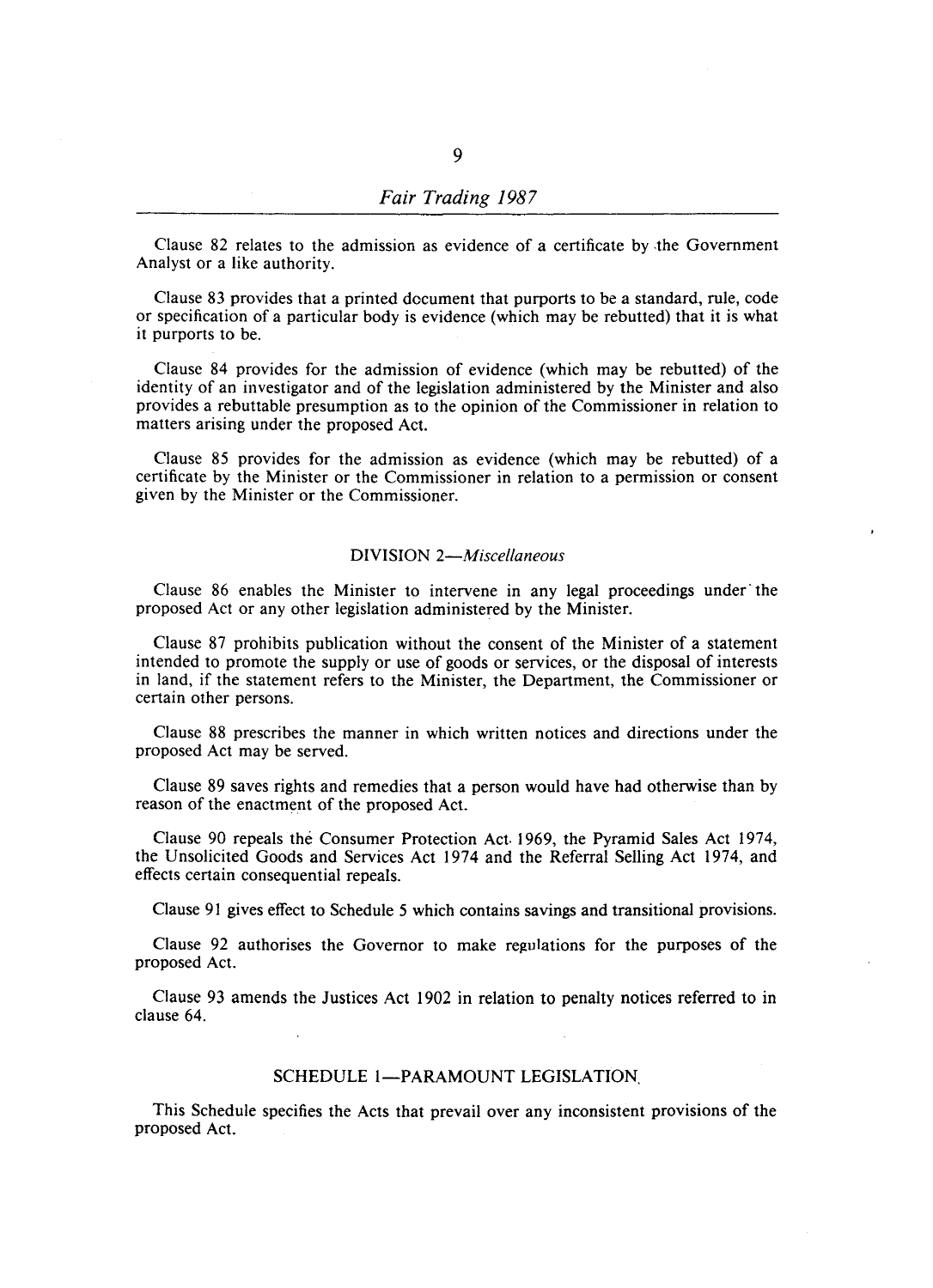# SCHEDULE 2-ACTS PROHIBITING OR REGULATING THE SUPPLY OF GOODS

This Schedule specifies the Acts prohibiting or regulating the supply of goods that are accordingly excluded from the deliberations of the Products Safety Committee.

### SCHEDULE 3-REPEALS

This Schedule specifies the enactments repealed by the proposed Act.

# SCHEDULE 4-PROVISIONS APPLICABLE TO THE PRODUCTS SAFETY **COMMITTEE**

Clause I provides for the appointment and tenure of office of the members of the Committee.

Clause 2 enables the Minister to provide a temporary replacement for a member of the Committee.

Clause 3 enables a person to be co-opted as a member of the Committee.

Clause 4 provides for the remuneration of the members of the Committee.

Clause 5 enables the holder of another office to hold office also as a member of the Committee.

Clause 6 enables the Committee to determine its own procedure for the calling of meetings and the conduct of its business.

Clause 7 provides for decision by majority vote.

Clause 8 requires minutes to be kept of the proceedings at a meeting of the Committee.

# SCHEDULE 5-SAVINGS AND TRANSITIONAL PROVISIONS

Clause I provides for the interpretation of the Schedule.

Clause 2 provides for the continuation in office for the purposes of the proposed Act of the Commissioner for Consumer Affairs holding office immediately before the proposed repeals.

Clause 3 continues in force delegations made under the Consumer Protection Act 1969.

Clause 4 continues in office as investigators the inspectors and investigating officers appointed under the Consumer Protection Act 1969.

Clause 5 continues in office the Chairperson and other members of the Products Safety Committee.

Clause 6 preserves for the enforcement by action for debt (instead of by committal to 'prison) of certain convictions or orders made before the repeals effected by the proposed Act.